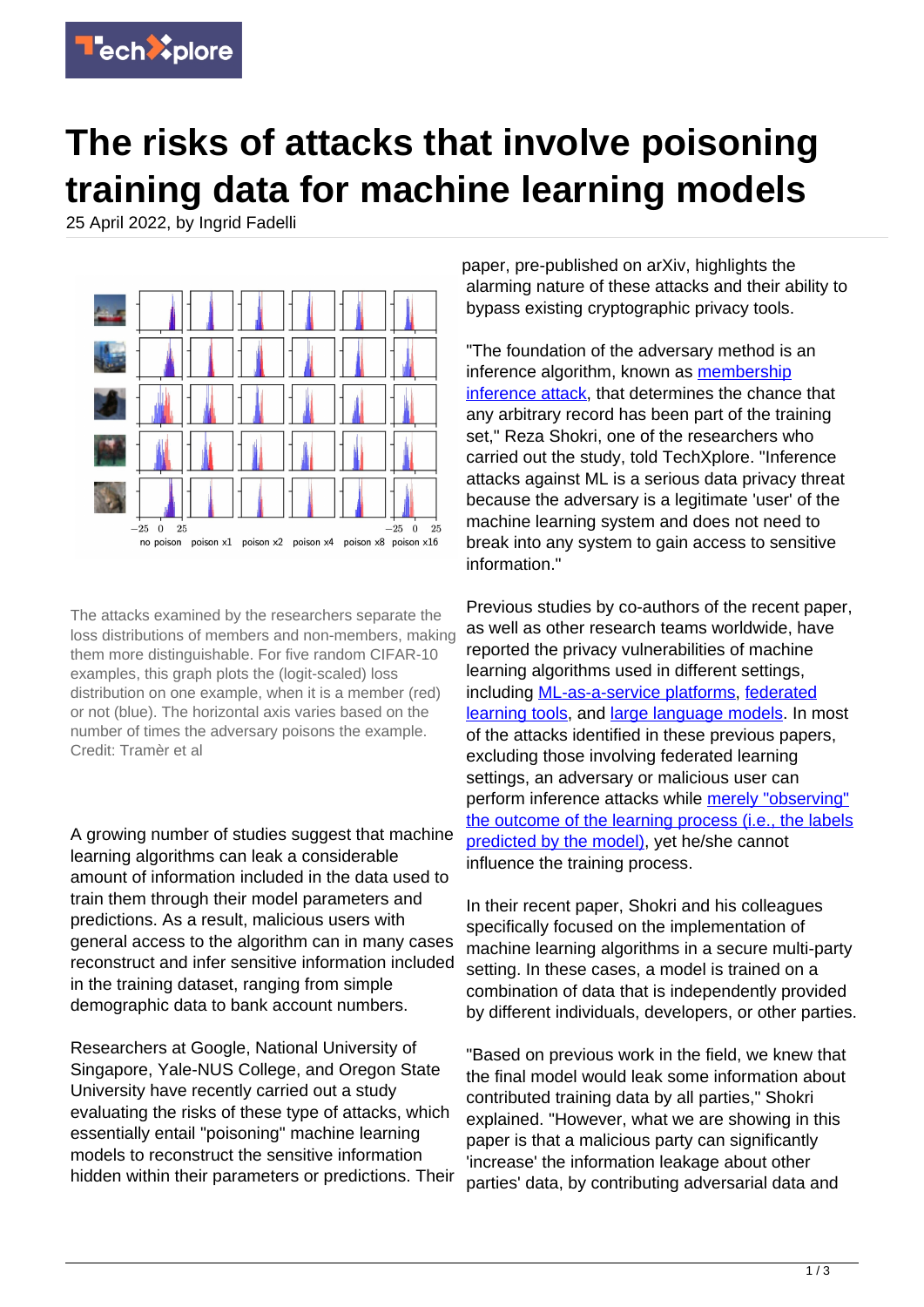

poisoning the pool of training data."

Essentially, Shokri and his colleagues showed that, by "poisoning" the training data, a malicious user can prompt a training algorithm to "memorize" data provided by other parties. This in turn allows him/her to reconstruct their victim's data using a series of inference attacks. Inference attacks are data mining techniques that allow users to illegitimately gain knowledge about a person or company within a database.

In their paper, the researchers specifically evaluated the effectiveness and threat level of three privacy guarantees in multiparty computation different types of inference attacks, combined with the 'poisoning' of training data. They first looked at membership inference attacks, which allow attackers to determine whether a particular data record was part of the training dataset or not.

"The reason why these attacks are important is that serum: poisoning machine learning models to they allow us to quantify how much information the models leak about the individual data records in their training set," Shokri said. "Membership inference attacks are used to audit privacy in machine learning (e.g., tools such as **[ML Privacy](http://privacy-meter.com/)** [Meter](http://privacy-meter.com/))."

In addition to membership inference attacks, Shokri and his colleagues evaluated the effectiveness of reconstruction attacks and attribute inference attacks. Both these attack subtypes allow adversaries to partially reconstruct the training data.

"For example, these attacks can allow users to generate sentences that significantly overlap with sentences used for training a language model or complete a sentence that, for instance start with Aleph One's credit card number is xxxxx, or infer a missing attribute about a partially known record (e.g., inferring the marital status of Aleph One)," Shokri said. "These attacks are usually based on membership inference attacks (i.e., membership inference attacks are used as a steppingstone to run reconstruction attacks)."

Shokri and his colleagues found that all the inference attacks they examined were alarmingly successful in the scenario they focused on, in

which a user can poison a common pool of training data compiled by different users. This suggests that existing cryptographic privacy tools might not be enough to guarantee the privacy of users providing data to train machine learning algorithms.

"What we show, which is of a significant issue, is that the data points that are on average not leaked through regular inference attacks (without poisoning) become orders of magnitudes more vulnerable when an adversary is allowed to poison the training set," Shokri added. "Our results cast serious doubts on the relevance of cryptographic protocols for machine learning. We are now working towards designing powerful inference attacks to be able to provide an accurate privacy auditing for machine learning."

 **More information:** Florian Tramèr et al, Truth reveal their secrets. arXiv:2204.00032v1 [cs.CR], [arxiv.org/abs/2204.00032](https://arxiv.org/abs/2204.00032)

Reza Shokri et al, Membership inference attacks against machine learning models. arXiv:1610.05820v2 [cs.CR], [arxiv.org/abs/1610.05820](https://arxiv.org/abs/1610.05820)

Milad Nasr et al, Comprehensive privacy analysis of deep learning: passive and active white-box inference attacks against centralized and federated learning. arXiv:1812.00910v2 [stat.ML], [arxiv.org/abs/1812.00910](https://arxiv.org/abs/1812.00910)

Nicholas Carlini et al, Extracting training data from large language models. arXiv:2012.07805v2 [cs.CR], [arxiv.org/abs/2012.07805](https://arxiv.org/abs/2012.07805)

Christopher A. Choquette-Choo et al, Label-only membership inference attacks. arXiv:2007.14321v3 [cs.CR], [arxiv.org/abs/2007.14321](https://arxiv.org/abs/2007.14321)

© 2022 Science X Network